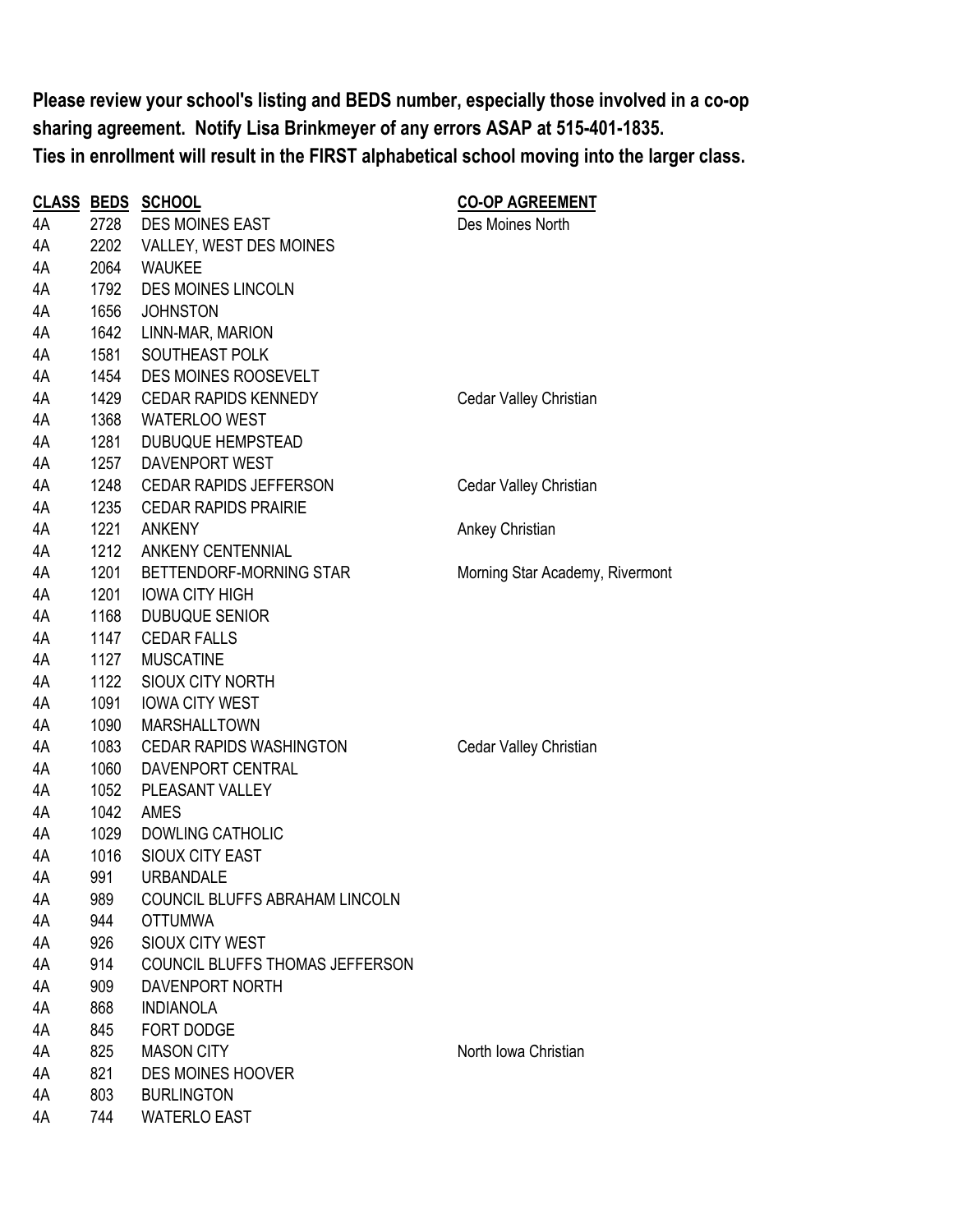| 4A              | 742 | <b>CLINTON</b>              |
|-----------------|-----|-----------------------------|
| 4A              | 717 | NORTH SCOTT                 |
| 4A              | 694 | <b>IOWA CITY LIBERTY</b>    |
| 4A              | 694 | <b>LEWIS CENTRAL</b>        |
| 4A              | 684 | EPWORTH, WESTERN DUBUQUE    |
| 4A              | 660 | <b>NEWTON</b>               |
| 4A              | 622 | <b>DALLAS CENTER-GRIMES</b> |
| 4A              | 613 | <b>NORWALK</b>              |
|                 |     |                             |
| <b>Class 3A</b> |     |                             |
| 3A              | 569 | DENISON-SCHLESWIG           |
| 3A              | 561 | <b>STORM LAKE</b>           |
| 3A              | 548 | <b>WAVERLY-SHELL ROCK</b>   |
| 3A              | 522 | <b>OSKALOOSA</b>            |
| 3A              | 521 | <b>LEMARS</b>               |
| 3A              | 506 | <b>PELLA</b>                |
| 3A              |     | 500 GLENWOOD                |
| 3A              |     | 496 MARION                  |
| 3A              | 491 | <b>CEDAR RAPIDS XAVIER</b>  |
| 3A              | 486 | <b>CLEAR CREEK-AMANA</b>    |
| 3A              | 474 | <b>MOUNT PLEASANT</b>       |
| 3A              | 440 | <b>SPENCER</b>              |
| 3A              | 439 | <b>DECORAH</b>              |
| 3A              |     | 432 BALLARD                 |
| 3A              | 427 | <b>CARLISLE</b>             |
| 3A              | 423 | <b>WASHINGTON</b>           |
| 3A              | 416 | <b>PERRY</b>                |
| 3A              | 406 | <b>MAQUOKETA</b>            |
| 3A              | 402 | BONDURANT-FARRAR            |
| 3A              | 400 | <b>WEBSTER CITY</b>         |
| 3A              | 396 | <b>KEOKUK</b>               |
| 3A              | 391 | CARROLL                     |
| 3A              | 390 | <b>DUBUQUE WAHLERT</b>      |
| 3A              | 388 | <b>CENTRAL DEWITT</b>       |
| 3A              | 386 | <b>FAIRFIELD</b>            |
| 3A              | 386 | <b>INDEPENDENCE</b>         |
| 3A              | 385 | <b>KNOXVILLE</b>            |
| 3A              | 384 | <b>CRESTON</b>              |
| 3A              | 384 | <b>GRINNELL</b>             |
| 3A              | 383 | <b>CHARLES CITY</b>         |
| 3A              | 382 | <b>SERGEANT BLUFF-LUTON</b> |
| 3A              | 381 | <b>ADM</b>                  |
| 3A              | 381 | <b>WINTERSET</b>            |
| 3A              | 377 | <b>HARLAN</b>               |
| 3A              | 370 | <b>WEST DELAWARE</b>        |
| 3A              | 367 | <b>BISHOP HEELAN</b>        |
| 3A              | 366 | <b>GILBERT</b>              |
| 3A              | 364 | <b>NORTH POLK</b>           |

Ar-We-Va

Orient-Macksburg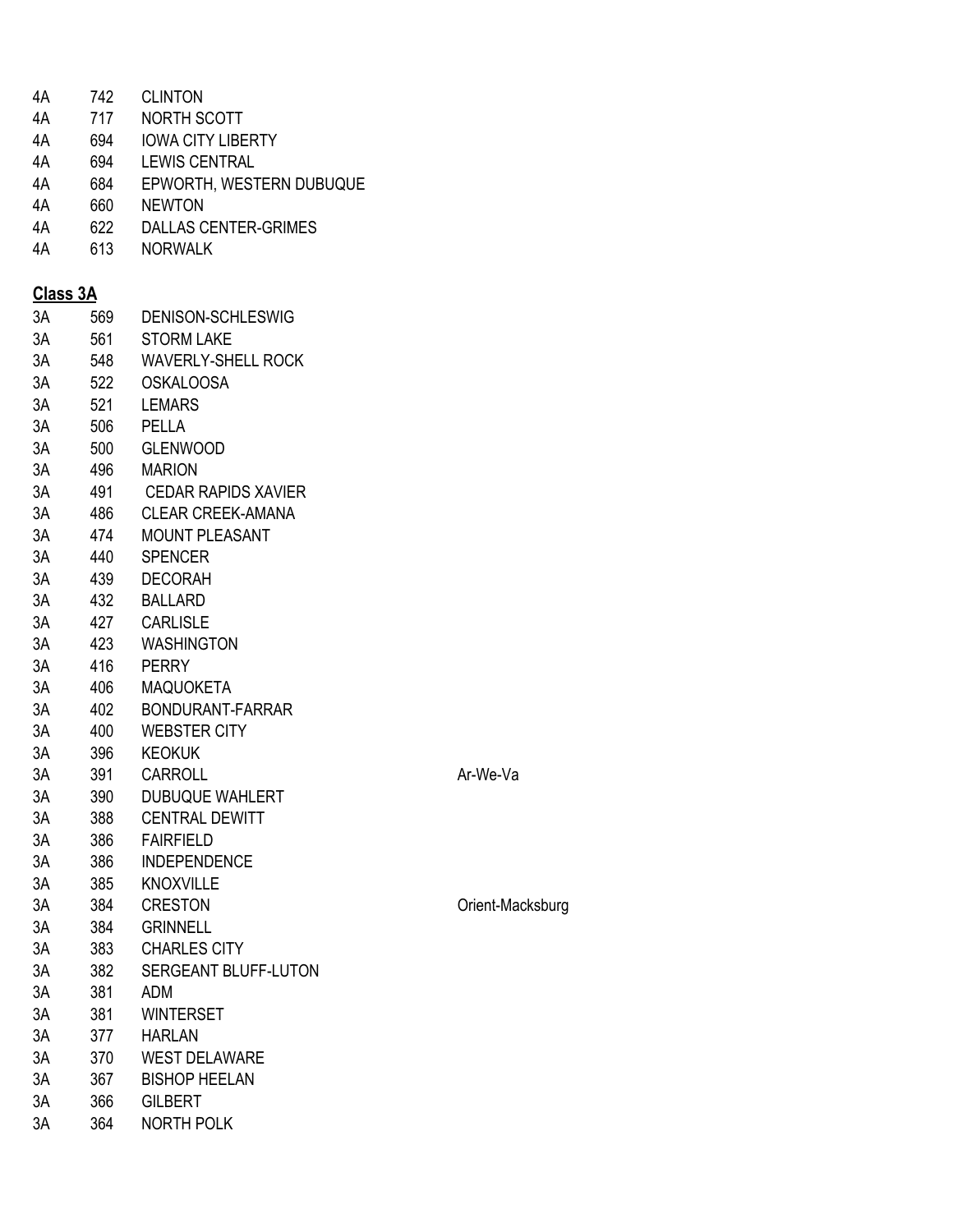| 3A | 358 | <b>CENTER POINT-URBANA</b>   |                 |
|----|-----|------------------------------|-----------------|
| 3A | 355 | <b>SOUTH TAMA COUNTY</b>     |                 |
| 3A | 348 | <b>HUMBOLDT</b>              |                 |
| 3A | 343 | ASSUMPTION, DAVENPORT        |                 |
| 3A | 342 | <b>SOLON</b>                 |                 |
| 3A | 337 | <b>NEVADA</b>                |                 |
| 3A | 336 | <b>BENTON COMMUNITY</b>      |                 |
| 3A | 334 | <b>VINTON-SHELLSBURG</b>     |                 |
| 3A | 327 | <b>ALGONA</b>                |                 |
| 3A | 327 | <b>GREENE COUNTY</b>         | Paton-Churdan   |
| 3A | 325 | HAMPTON-DUMONT               |                 |
| 3A | 320 | <b>ATLANTIC</b>              |                 |
| 3A | 319 | <b>CENTERVILLE</b>           |                 |
| 3A | 316 | ANAMOSA                      |                 |
| 3A | 314 | <b>IOWA FALLS-ALDEN</b>      |                 |
| 3A | 302 | <b>CLARKE</b>                |                 |
| 3A | 302 | <b>BURLINGTON NOTRE DAME</b> | West Burlington |
| 3A | 300 | <b>CLEAR LAKE</b>            |                 |
| 3A | 296 | <b>MOC-FLOYD VALLEY</b>      |                 |
| 3A | 296 | <b>SPIRIT LAKE</b>           |                 |
| 3A | 293 | <b>WEST LIBERTY</b>          |                 |
| 3A | 286 | <b>WAUKON</b>                |                 |
|    |     |                              |                 |

## **Class 2A**

| VIUJJ LA |     |                              |
|----------|-----|------------------------------|
| 2Α       | 282 | <b>CHARITON</b>              |
| 2Α       | 282 | <b>OELWEIN</b>               |
| 2Α       | 279 | <b>FOREST CITY</b>           |
| 2Α       | 278 | <b>SIOUX CENTER</b>          |
| 2A       | 274 | <b>CRESTWOOD</b>             |
| 2Α       | 272 | <b>PCM</b>                   |
| 2A       | 272 | <b>UNION</b>                 |
| 2A       | 267 | <b>MONTICELLO</b>            |
| 2Α       | 266 | <b>WILLIAMSBURG</b>          |
| 2A       | 263 | <b>NEW HAMPTON</b>           |
| 2A       | 262 | ALBIA                        |
| 2A       | 261 | ESTHERVILLE LINCOLN CENTRAL  |
| 2Α       | 259 | <b>MID-PRAIRIE</b>           |
| 2A       | 255 | ROLAND-STORY                 |
| 2A       | 255 | SOUTHEAST VALLEY             |
| 2Α       | 254 | DAVIS COUNTY BLOOMFIELD      |
| 2A       | 249 | <b>SHELDON</b>               |
| 2A       | 243 | EDDYVILLE-BLAKESBURG-FREMONT |
| 2Α       | 241 | RED OAK                      |
| 2A       | 240 | <b>NORTH FAYETTE VALLEY</b>  |
| 2A       | 237 | <b>COLUMBUS CATHOLIC</b>     |
| 2А       | 232 | <b>CAMANCHE</b>              |
| 2A       | 232 | SHENANDOAH                   |
|          |     |                              |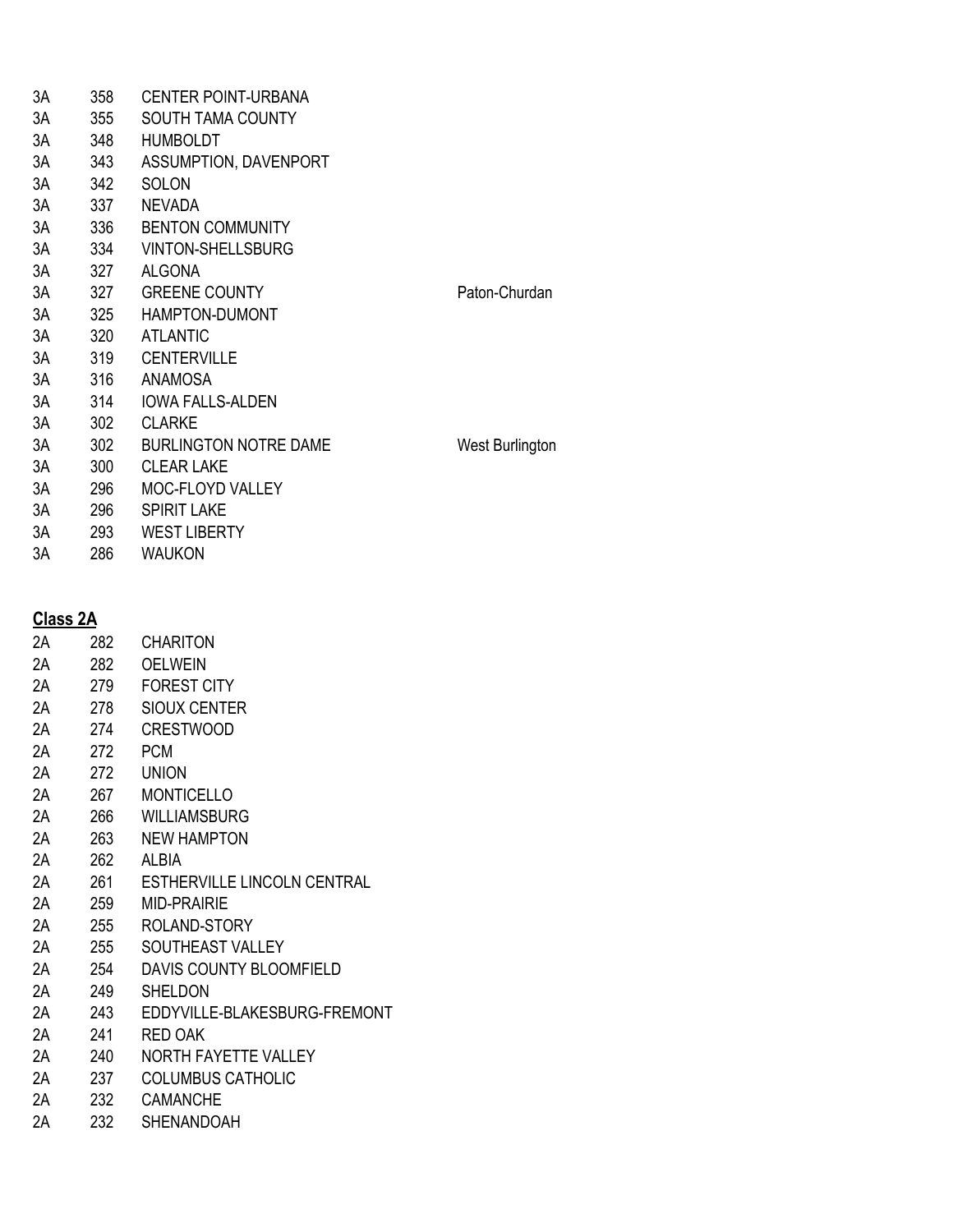| 2A | 232 | <b>WEST MARSHALL</b>                    |                 |
|----|-----|-----------------------------------------|-----------------|
| 2A | 230 | <b>OA-BCIG</b>                          |                 |
| 2A | 228 | <b>CENTRAL LEE</b>                      |                 |
| 2A | 228 | <b>KUEMPER CATHOLIC</b>                 |                 |
| 2A | 227 | GARNER-HAYFIELD-VENTURA                 |                 |
| 2A | 225 | <b>TIPTON</b>                           |                 |
| 2A | 223 | <b>DES MOINES CHRISTIAN</b>             |                 |
| 2A | 214 | CLARION-GOLDFIELD-DOWS                  |                 |
| 2A | 213 | <b>OKOBOJI</b>                          |                 |
| 2A | 212 | LOUISA-MUSCATINE                        |                 |
| 2A | 211 | <b>CLARINDA</b>                         |                 |
| 2A | 211 | POCAHONTAS AREA                         |                 |
| 2A | 211 | <b>SOUTH HARDIN</b>                     |                 |
| 2A | 210 | <b>OSAGE</b>                            |                 |
| 2A | 209 | <b>CHEROKEE</b>                         |                 |
| 2A | 208 | <b>UNDERWOOD</b>                        |                 |
| 2A | 204 | <b>DIKE-NEW HARTFORD</b>                |                 |
| 2A | 201 | <b>EMMETSBURG</b>                       |                 |
| 2A |     | <b>WEST BRANCH</b>                      |                 |
|    | 200 | <b>UNITY CHRISTIAN</b>                  |                 |
| 2A | 198 |                                         |                 |
| 2A | 197 | <b>NORTHEAST</b>                        |                 |
| 2A | 196 | <b>EAST SAC COUNTY</b>                  |                 |
| 2A | 196 | <b>VAN BUREN COMMUNITY</b>              |                 |
| 2A | 195 | SOUTH CENTRAL CALHOUN                   |                 |
| 2A | 194 | COLO-NESCO                              | Collins-Maxwell |
| 2A | 192 | APLINGTON-PARKERSBURG                   |                 |
| 2A | 192 | <b>BECKMAN CATHOLIC</b>                 |                 |
| 2A | 191 | <b>EAGLE GROVE</b>                      |                 |
| 2A | 191 | <b>MISSOURI VALLEY</b>                  |                 |
| 2A | 189 | SUMNER-FREDERICKSBURG                   |                 |
| 2A | 188 | <b>BELLEVUE</b>                         |                 |
| 2A | 188 | <b>MEDIAPOLIS</b>                       |                 |
| 2Α | 188 | <b>PANORAMA</b>                         |                 |
| 2A | 187 | <b>WESTERN CHRISTIAN</b>                |                 |
| 2A | 186 | <b>NORTH CEDAR</b>                      |                 |
| 2A | 184 | <b>TREYNOR</b>                          |                 |
| 2A | 184 | <b>VAN METER</b>                        |                 |
| 2A | 184 | <b>WEST LYON</b>                        |                 |
| 2A | 183 | <b>CASCADE</b>                          |                 |
| 2A | 183 | <b>PLEASANTVILLE</b>                    |                 |
| 2A | 181 | <b>JESUP</b>                            |                 |
| 2A | 180 | COLFAX-MINGO                            |                 |
| 2A | 179 | <b>INTERSTATE 35</b>                    |                 |
| 2A | 179 | MAPLE VALLEY ANTHON OTO-CHARTER OAK UTE |                 |
| 2A | 179 | <b>SOUTH HAMILTON</b>                   |                 |
| 2A | 179 | <b>WEST CENTRAL VALLEY</b>              |                 |
| 2A | 178 | SIBLEY-OCHEYEDAN                        |                 |
| 2A | 176 | <b>ACGC</b>                             |                 |
|    |     |                                         |                 |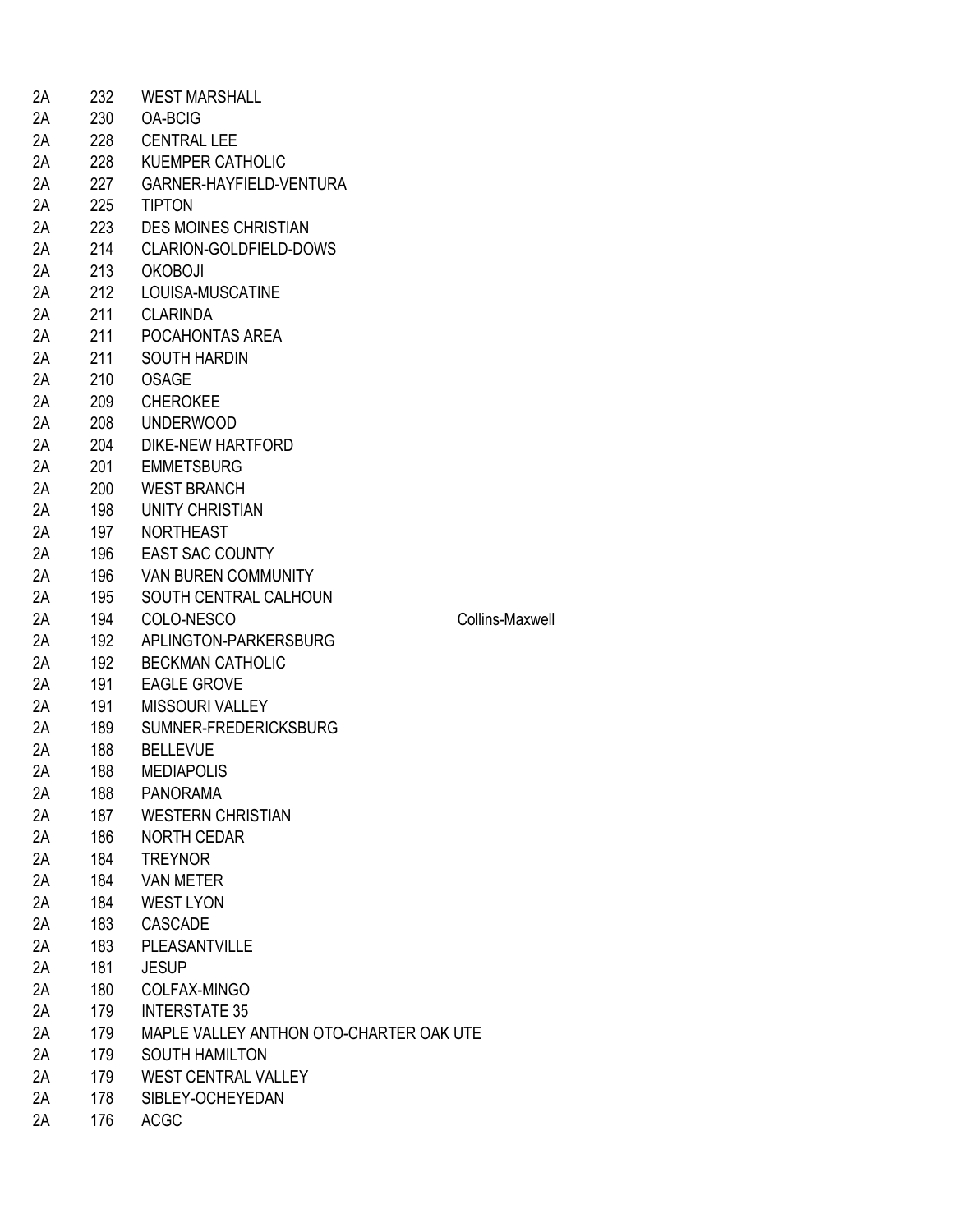| 2A | 175 | ROCK VALLEY                 |
|----|-----|-----------------------------|
| 2A | 174 | <b>WEST SIOUX, HAWARDEN</b> |
| 2Α | 174 | WOOWARD-GRANGER             |
| 2Α | 173 | WILTON                      |
| 2Α | 171 | <b>OGDEN</b>                |
| 2Α | 169 | DANVILLE                    |

- 2A 169 DENVER
- 
- 2A 169 IOWA CITY REGINA<br>2A 169 WAPELLO WAPELLO

| <b>Class 1A</b> |     |                           |  |  |  |
|-----------------|-----|---------------------------|--|--|--|
| 1A              | 168 | <b>COLUMBUS COMMUNITY</b> |  |  |  |
| 1A              | 168 | <b>MADRID</b>             |  |  |  |
| 1A              | 167 | <b>EAST MARSHALL</b>      |  |  |  |
| 1A              | 166 | <b>LAKE MILLS</b>         |  |  |  |
| 1A              | 166 | <b>NORTH LINN</b>         |  |  |  |
| 1A              | 165 | ALTA-AURELIA              |  |  |  |
| 1A              | 165 | <b>TRI-CENTER</b>         |  |  |  |
| 1A              | 164 | <b>BOYDEN-HULL</b>        |  |  |  |
| 1A              | 163 | <b>HINTON</b>             |  |  |  |
| 1A              | 162 | <b>MOUNT AYR</b>          |  |  |  |
| 1A              | 160 | <b>DURANT</b>             |  |  |  |
| 1A              | 160 | MANSON-NORTHWEST WEBSTER  |  |  |  |
| 1A              | 160 | <b>SIOUX CENTRAL</b>      |  |  |  |
| 1A              | 159 | <b>HUDSON</b>             |  |  |  |
| 1A              | 157 | <b>CENTRAL LYON</b>       |  |  |  |
| 1A              | 156 | <b>AHSTW</b>              |  |  |  |
| 1A              | 156 | <b>MFL MARMAC</b>         |  |  |  |
| 1A              | 155 | <b>ALBURNETT</b>          |  |  |  |
| 1A              | 155 | <b>CENTRAL SPRINGS</b>    |  |  |  |
| 1A              | 154 | <b>SIDNEY</b>             |  |  |  |
| 1A              | 153 | NODAWAY VALLEY            |  |  |  |
| 1A              | 152 | <b>WOODBURY CENTRAL</b>   |  |  |  |
| 1A              | 151 | <b>BELMOND-KLEMME</b>     |  |  |  |
| 1A              | 150 | MAQUOKETA VALLEY          |  |  |  |
| 1A              | 150 | <b>NORTH UNION</b>        |  |  |  |
| 1A              | 149 | LOGAN-MAGNOLIA            |  |  |  |
| 1A              | 149 | <b>SAINT ANSGAR</b>       |  |  |  |
| 1A              | 148 | <b>GRUNDY CENTER</b>      |  |  |  |
| 1A              | 147 | HARTLEY-MELVIN-SANBORN    |  |  |  |
| 1A              | 146 | MARTENSDALE-ST MARYS      |  |  |  |
| 1A              | 144 | <b>HIGHLAND</b>           |  |  |  |
| 1A              | 144 | <b>IKM-MANNING</b>        |  |  |  |
| 1A              | 143 | <b>EARLHAM</b>            |  |  |  |
| 1A              | 142 | <b>WEST MONONA</b>        |  |  |  |
| 1A              | 141 | <b>CLAYTON RIDGE</b>      |  |  |  |

1A 141 LAWTON-BRONSON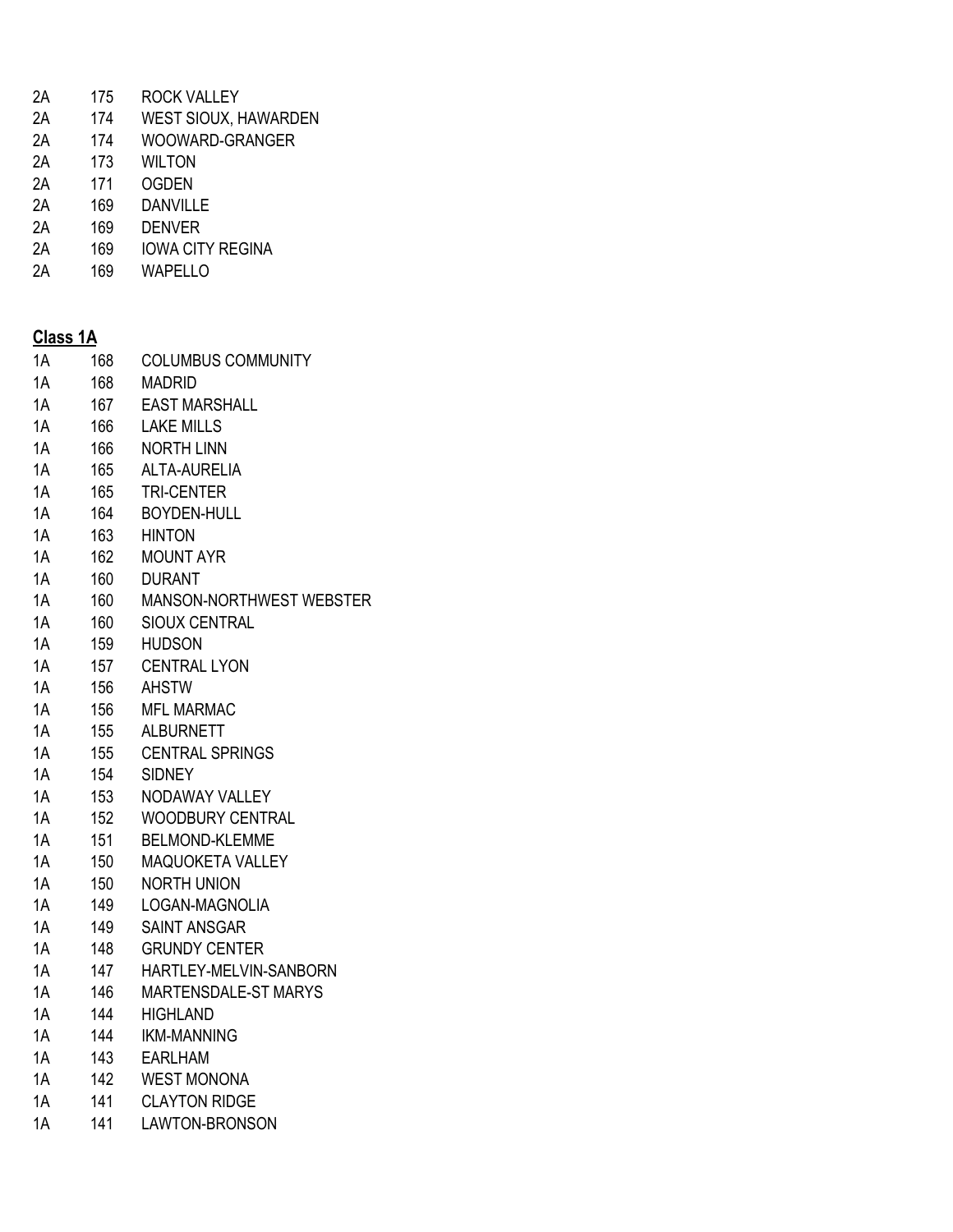| 1A | 141 | <b>SOUTH WINNESHIEK</b>                              |  |
|----|-----|------------------------------------------------------|--|
| 1A | 141 | <b>WEST FORK, SHEFFIELD</b>                          |  |
| 1A | 139 | <b>BCLUW</b>                                         |  |
| 1A | 138 | <b>CENTRAL DECATUR</b>                               |  |
| 1A | 138 | <b>LISBON</b>                                        |  |
| 1A | 137 | <b>POSTVILLE</b>                                     |  |
| 1A | 137 | <b>RIDGE VIEW</b>                                    |  |
| 1A | 136 | <b>EAST BUCHANAN</b>                                 |  |
| 1A | 136 | SOUTH O'BRIEN                                        |  |
| 1A | 136 | ST. ALBERT, COUNCIL BLUFFS                           |  |
| 1A | 134 | <b>BELLE PLAINE</b>                                  |  |
| 1A | 134 | <b>WAYNE</b>                                         |  |
| 1A | 133 | SOUTHWEST VALLEY                                     |  |
| 1A | 132 | ST. EDMOND                                           |  |
| 1A | 131 | <b>WAPSIE VALLEY</b>                                 |  |
| 1A | 130 | <b>SIGOURNEY</b>                                     |  |
| 1A | 129 | AKRON-WESTFIELD                                      |  |
|    |     |                                                      |  |
| 1A | 128 | <b>WEST HANCOCK</b>                                  |  |
| 1A | 126 | NASHUA-PLAINFIELD                                    |  |
| 1A | 125 | B-G-M                                                |  |
| 1A | 125 | <b>NORTH BUTLER</b>                                  |  |
| 1A | 122 | GRAETTINGER-TERRIL/RUTHVEN-AYRSHIRE Ruthven-Ayrshire |  |
| 1A | 122 | <b>RIVERSIDE</b>                                     |  |
| 1A | 122 | <b>STARMONT</b>                                      |  |
| 1A | 122 | <b>WESTWOOD</b>                                      |  |
| 1A | 120 | <b>IOWA VALLEY</b>                                   |  |
| 1A | 119 | CALAMUS-WHEATLAND                                    |  |
| 1A | 117 | <b>GEHLEN CATHOLIC</b>                               |  |
| 1A | 117 | LYNNVILLE-SULLY                                      |  |
| 1A | 117 | NORTHWOOD-KENSETT                                    |  |
| 1A | 116 | EDGEWOOD-COLESBURG                                   |  |
| 1A | 116 | GMG, GARWIN                                          |  |
| 1Α | 116 | <b>MIDLAND</b>                                       |  |
| 1A | 115 | <b>BISHOP GARRIGAN</b>                               |  |
| 1A | 115 | <b>NEW LONDON</b>                                    |  |
| 1A | 114 | <b>CAM</b>                                           |  |
| 1A | 113 | <b>AGWSR</b>                                         |  |
| 1A | 112 | <b>GLADBROOK-REINBECK</b>                            |  |
| 1A | 112 | <b>MMCRU</b>                                         |  |
| 1A | 111 | SOUTHEAST WARREN                                     |  |
| 1A | 111 | <b>WINFIELD-MT UNION</b>                             |  |
| 1A | 110 | <b>AUDUBON</b>                                       |  |
| 1A | 110 | <b>NEWMAN CATHOLIC</b>                               |  |
| 1A | 110 | <b>ROCKFORD</b>                                      |  |
| 1A | 109 | <b>EASTON VALLEY</b>                                 |  |
| 1A | 108 | <b>EAST UNION</b>                                    |  |
| 1A | 108 | <b>FREMONT-MILLS</b>                                 |  |
| 1A | 108 | <b>MONTEZUMA</b>                                     |  |